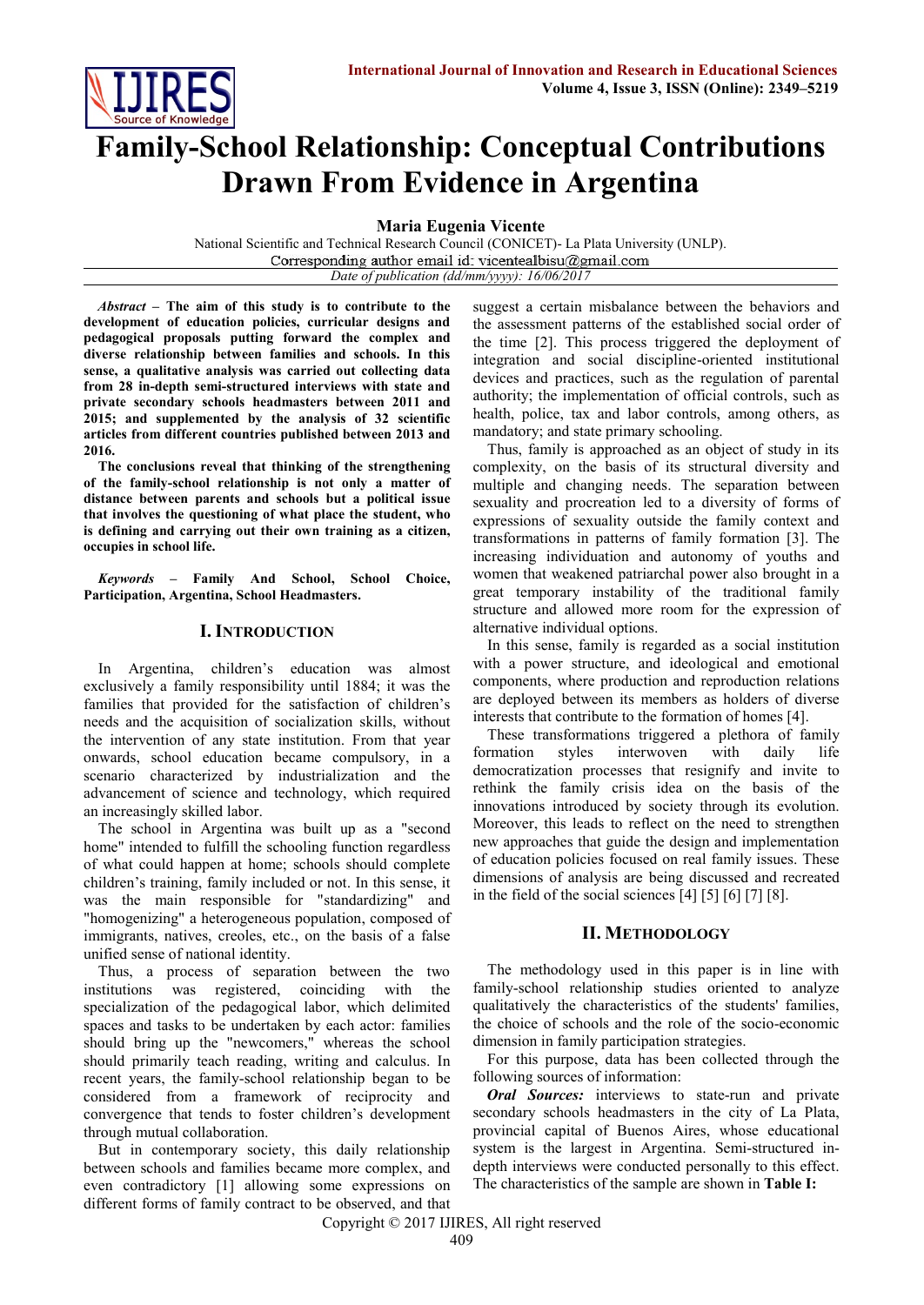

|              | <b>Management</b> Number of head | <b>Gender</b>    | <b>Seniority in</b> | <b>Education</b> | Access to       | Number of       | Socio-economic  |
|--------------|----------------------------------|------------------|---------------------|------------------|-----------------|-----------------|-----------------|
|              | masters intervie                 |                  | vears               |                  | position        | students        | sector          |
|              | -wed                             |                  |                     |                  |                 |                 |                 |
| <b>State</b> | 16                               | $13\% \text{ M}$ | Between 2 and       | 16 with teaching | $16 \text{ by}$ | Between 150 and | Middle and low  |
|              |                                  | $87\%$ F         |                     | training         | selection       | 2000            | sectors         |
| Private      | 12                               | 70% M            | Between 1 and       | 8 with teaching  | 12 upon         | Between 140 and | Medium-low.     |
|              |                                  | $30\% \text{ F}$ |                     | training/4 other | request         | 500             | medium and high |
|              |                                  |                  |                     | profession       |                 |                 | sectors         |

**Table I.** General characteristics of the sample.

**Documental Sources:** the latest contributions on family-school relationship published in scientific journals, whose

Table II: Characteristics are shown in

| Date  | Type of source        | <b>Place</b>        | Total |
|-------|-----------------------|---------------------|-------|
| 2009- | Articles published in | Spain               |       |
| 2016  | scientific journals   | <b>United Sates</b> |       |
|       |                       | Argentina           |       |
|       |                       | Mexico              |       |
|       |                       | Other <sup>1</sup>  |       |
|       | 32                    |                     |       |

The analysis strategy used in this piece of research is content analysis, which includes the categorization, fragmentation and codification of data. The categorization responds to the following dimensions of analysis: I) families' school choices; II) the role of the socio-economic dimension in family participation strategies; III) the strategies developed by educational institutions to interact with the families.

# **III. RESULTS**

*Families and School: Contributions of the Field of Study*

In this context, there are some studies that link the socio-economic level with the academic success, arguing that the higher the socio-economic level, the better the school performance. The studies of Berends [9] in United States, and Mairs [13] in Northern Ireland and Switzerland, point out that school and schooling factors contribute to both social inequality and productivity.

In this regard, the study of Engel, Claessens and Watts [10] suggests that children from low-income families usually start school behind their peers in both math and reading. In addition, Reardon [11] argues that just as the family income has become more predictive of children's academic achievement, so have educational attainment and cognitive skills become more predictive of adults' incomes. As the children of the rich do better in school, and those who do better in school are more likely to become wealthy, there is a risk of producing a more unequal and economically polarized society.

At the same time, the study carried out by Duncan and Murnane [12] analyzes the increasing residential segregation by income. One consequence is that children from low-income families are much more likely to have classmates with poor achievement and behavioral problems than children from better-off families. In this respect, a piece of research conducted by Umut Dur Scott Duke Kominers Parag A. Pathak Tayfun Sönmez (2013) in the United States shows that the order of precedence not only has quantitative impacts almost as large as the changes in neighborhood priority, but also boosts the achievement of distributional goals.

In Mexico, Vera, González and Hernández [14] recognize that the academic achievement of disadvantaged children is threatened by the lack of opportunities in terms of food, clothing and education, as well as the scarce family support and encouragement they receive as regards school. At the same time, Yurén and de la Cruz [15], point out that school culture deteriorates because vulnerability is naturalized (as if heredity) and therefore, family members are debased, which in turn results in parents' low expectations as regards school education and low commitment to their children's learning as well as their own.

In Chile, Hernández and Raczynski [16] emphasize that educational segregation would not only respond to a subsidy system in which subsidized private schools select between the students that apply, but also to the selection strategies and guidelines that families unfold, according to their position within the social structure and their cultural capital.

In this regard, in Mexico, Torres Corona's [17] study on the school choice of indigenous groups recognizes that in the case of small-scale trader parents with low schooling levels (church followers or *iglesistas* and National Torch Movement followers or *antorchistas*), the material and flexibility reasons played a crucial role in their explanations; whereas those with a greater educational trajectory emphasized training and quality of service as determining factors in their choice based on their personal experience.

The studies by Tellado and Sava [18] in Spain, and Catalano and Catalano [19] in Romania, recognize that family participation in the classroom makes learning more meaningful for children because they learn in relation to the members of the family. However, another group of studies demonstrates the nuances and differences between the forms of participation of families at schools.

In this respect, the study carried out in the Czech Republic by Pechákováa, Kabešováa, Kuzdasováa, Vítková [20] shows that most often parents have confidence in teachers, and therefore, probably do not consider it necessary to interfere with school activities.

The study conducted by Pérez Diaz, Rodriguez and

 $\overline{\phantom{a}}$ 

Fernández [21] shows that homes equipped with a plethora

<sup>&</sup>lt;sup>1</sup> Romania, Czech Republic, Canada, Chile (2) and Sweden.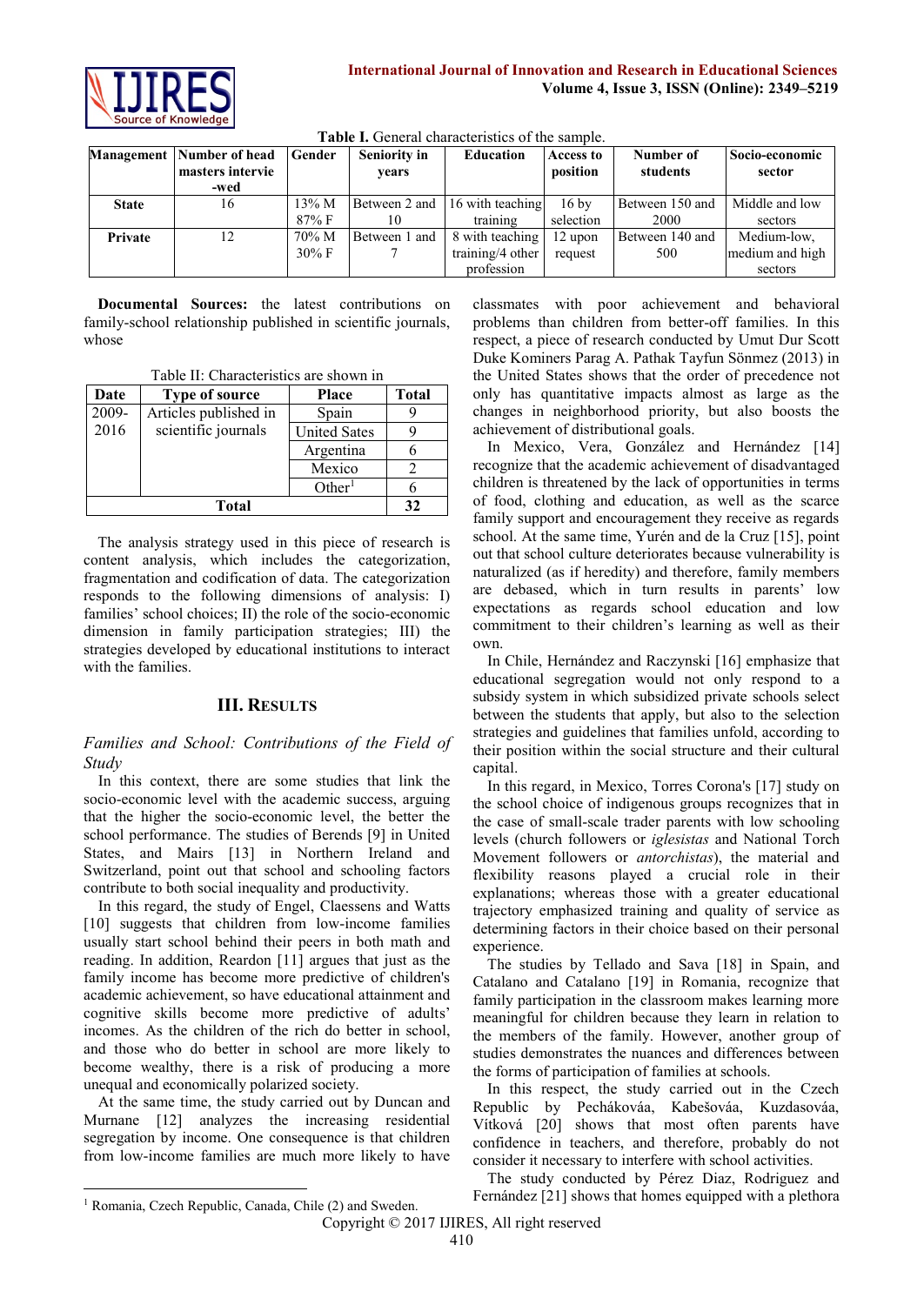

of educational resources (computers, television, daily or very frequent use of Messenger and game consoles) exhibit direct parent involvement in children's education, i.e. they send their children to extracurricular activities, ask for lessons received and read with their children aloud.

For its part, the study by Bernad and Llevot [22] on families belonging to minorities in Spain, acknowledges that there are socio-economic barriers, such as the precarious living conditions of some families or the difficulty of reconciling working and school hours, as well as communication barriers that try to be overcome by different means, such as the use of other languages (French or English) or translators (other families or their own children) or the use of simple language structures and vocabulary and pictograms in written communication [22]-[23].

In Argentina, the study carried out by Villa [24] indicates that education is a strategy aimed at reproducing the different high and/or low fractions of the societal sphere. Complementing this contribution, the study of Fuentes [25] on upper-class families points out that morality refers to a set of conceptions that classify actions, which include economic, social and cultural capital that is invested and produced during secondary school. It is an investment that (re)produces a symbolic capital, i.e. the moral capital.

Even in the upper classes, Ziegler [26] notes differences between those that attend private schools vs. state schools. The families that opt for private institutions are oriented towards the pursuit of a satisfactory homogeneity. The selectivity and social homogeneity of these schools provide a scenario for socialization that guarantees the adjustment between the principles sustained by the schools and family idiosyncrasies. Contrariwise, the families that select the state school have a more heterogeneous and mobile origin. Here, it is the institution that plans to train the elites and receives among its pupils, students from varied social classes.

On the basis of the acknowledgement of socio-economic differences and their differential impact on the academic success of students, as well as the ability of families to participate in their children's schooling, Carelli [27] notes that this acknowledgement has led to the acceptance and even incentive on the part of the State to attend each social sector in a direct, almost mechanical, way according to the role of their parents and groups of belonging in the social structure.

As opposed to these approaches, certain authors develop a set of arguments that differ from previous studies in two main aspects.

First, they confuse diversity with fragmentation. Diversity is not synonymous with fragmentation in so far as the latter implies that only a certain schooling proposal is correct, and all others that differ, to a greater or lesser extent, result in statements such as "poor schools for poor people," "first and second-class schools," and the like. Thinking in terms of diversity allows the schooling processes to be tailored according to each social and educational trajectory. This enables the idea of a "sovereign school," which recognizes that each school has

a general mandate according to the macro educational level, but also a self-imposed mandate for which it was created in a certain time and place, and provides answers to territorial needs and specific socio-educational trajectories.

Second, they assume that the rich are always the ones who choose and the poor should accept what they get. The concept of cultural relevance acquires in this sense a capital significance to understand that this is not the case. Differences in educational institutions are far from being the product of "something that went wrong" in the original modernization plan of the school, but rather a consequence of varied personal characteristics and needs, which, in turn, are influenced by their social and cultural context. Particularly, it is a diversity defined from the students' point of view and, on the basis of such recognition, certain generic categories from which previous knowledge comes from may be established [28].

In fact, Cafiero' study [29] in Argentina shows that popular class parents build and carry out a plurality of responses and strategies to face the inequality perceived in the educational system. For example, school or shift changes, organization to take children to more highly regarded though far-off schools, search of school support activities or avoidance of schools where situations of aggression or discrimination are known to have occurred show that popular class families have an active and committed attitude towards their children's school.

In this second line of research, Stefanski, Valli and Jacobson [30] in the United States and Feito Alonso [31] in Spain point out that in contrast to the simple family involvement versus family engagement dichotomy, their findings suggest eight distinct ways in which family roles were envisioned and enacted. It is in this sense that Lawson, Alameda-Lawson, Lawson, Briar-Lawson and Wilcox [32] point out that parent and family interventions developed in and for urban schools and their "home neighborhoods" are not automatically transportable or applied to rural school communities. In line with these contributions, the study conducted by Bennett, Lutz, Jayaram [33] point that the role of schools in class gaps in activity participation is not solely one of reducing class inequality; for, schools differ in the kinds of structured activities they offer.

In this sense, some studies demonstrate the different strategies deployed to strengthen the link through open house days and group meetings at different times during the school year, with family participation, tutoring and schedule organization to facilitate the meetings [34]-[35], as well as adherence to a democratization process of the institution that allows families and the community to participate in the construction of a common project [36].

In this context, Martínez Pérez [37] in Spain has observed that each school is unique and singular. This singularity has shown that the relationships established in each educational institution, understood from various perspectives and positions, are diverse and particular, with common but also different mechanisms and strategies. For this reason, Cerletti [38] in Argentina reinforces the importance of making room for community characteristics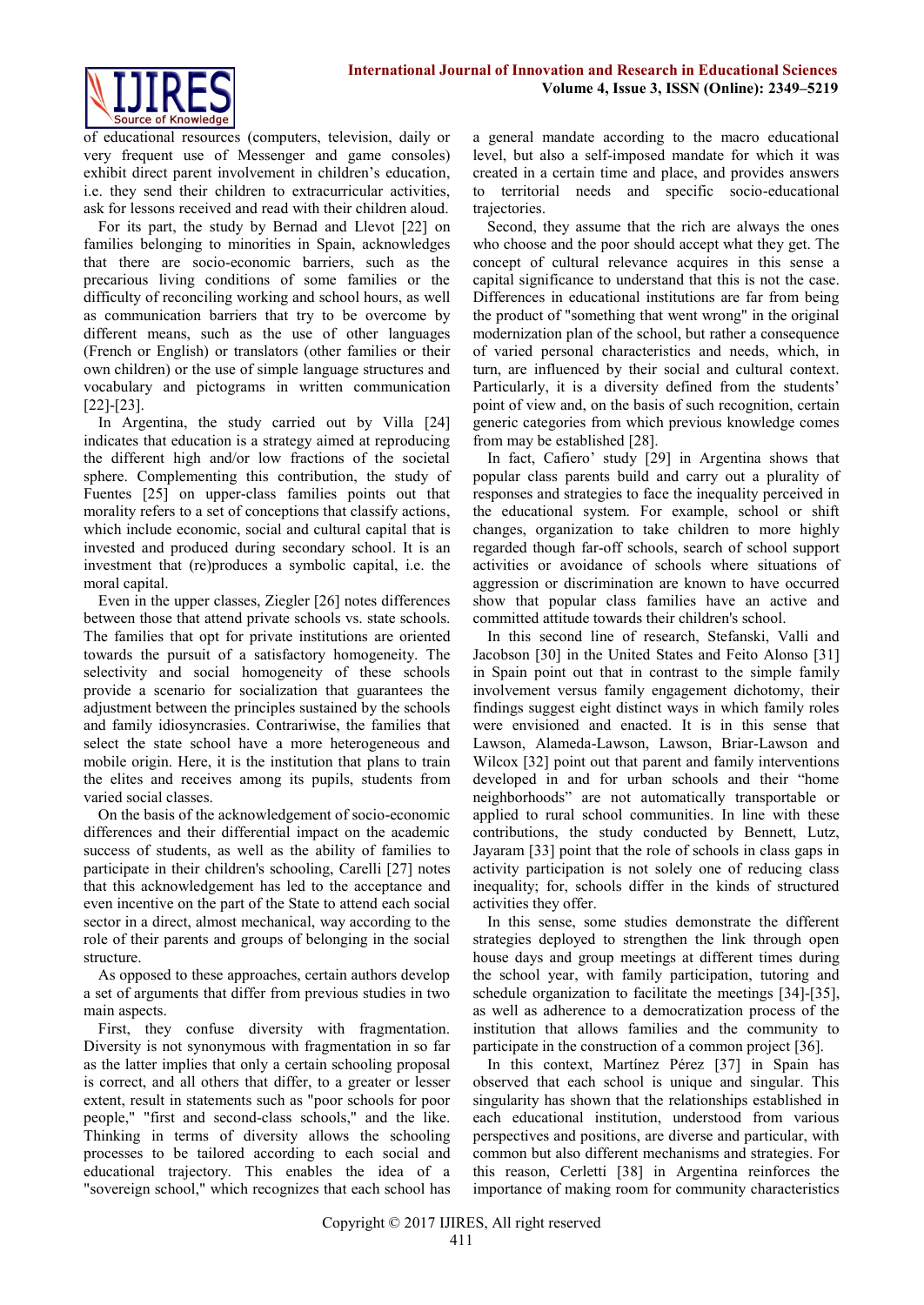

and needs at school to avoid unifying what is different.

In the United States, Simon and Johnson [39] argue that *"*policymakers might increase support and distribute responsibilities among district and schoolbased personnel so that principals could be complemented by the services of a district-level partnership office that helps schools develop relationships with community-based<br>organizations, such as healthcare agencies and organizations, such as extracurricular programs."

This is the case of the strategy analyzed by Llevot Calvet and Bernad Cavero [40] in Spain, who analyze an experience conducted in schools attended by minority groups (gypsies), where members of their own community were added to the classrooms as mediators and school promoters. This strategy demonstrates that it is possible to contribute to school education from different places, without the need to substitute expert knowledge, such as that of the teacher, but to enrich it with relevant contributions from the community itself.

## *Families and Schools: Evidence in Argentina*

At present, the educational community is defined as a space of belonging for youths that are outside the school [41] and points out to the need of deploying voluntary activities and solidarity projects that foster community promotion. Apart from families, students, teachers and auxiliary workers, school cooperatives and other organizations linked to the school are included. It is interesting to note that members of the educational community begin to be referred as "actors" and the diversity of socio-territorial anchorages is recognized, as well as an idea of participation that favors the teaching and learning processes.

As Alonso poses [42], consensus does not build community; in any case, it contributes to solve specific disagreements. The idea of community, based on a certain social homogeneity, legitimizes an order and the mechanisms of democratic participation, but eliminates heterogeneity, which neutralizes centrifugal or dissenting forces. Community is rather constituted as an organized diversity where pluralities, heterogeneity, order and disorder co-exist giving rise to a certain balance that allows that community to evolve. Frigerio, Poggi and Tiramonti [43] point out that conflict is inherent to each and every school, being part of its own dynamics. Hence, on the basis of the allocation of resources, schools' capacity to satisfy interests and the ways in which the differences have historically been settled, the headmasters will have more or less possibilities of generating a climate of cooperation towards the fulfillment of the schoolsociety contract. In this context, Santos Guerra [44] recognizes that a headmaster's primary dilemma is between their obligation to exercise control and their interest in eliciting participation.

In this respect, it should be noted that school is not isolated. On the contrary, many of its activities are directly linked to those of other community actors. The headmaster is in this case a builder of networks [45] that enable the link between school and the actors that build it daily, such as teachers, students and parents. **Table III** shows the characteristics acquired by the participation processes according to state and private educational managements:

|                           | <b>Dimensions</b>                                                                                                                                                                    | <b>State schools</b> | <b>Private schools</b> |
|---------------------------|--------------------------------------------------------------------------------------------------------------------------------------------------------------------------------------|----------------------|------------------------|
|                           | Participation in school decisions through<br>institutional agreements                                                                                                                | 44%                  | $\Omega$               |
|                           | Call on any issue                                                                                                                                                                    | 19%                  | 41%                    |
| Relationship with parents | Information given about all of the activities<br>developed (lectures, workshops)                                                                                                     | 19%                  | 17%                    |
|                           | Personal and informal relationship<br>(spontaneous meetings)                                                                                                                         | 6%                   | 25%                    |
|                           | School is considered the sole responsible<br>for children's education (some<br>interviewees did not reply)                                                                           | 6%                   | 17%                    |
|                           | Difficult relationship/not willing to<br>listen/friends of students                                                                                                                  | 6%                   | $\theta$               |
|                           | <b>Total</b>                                                                                                                                                                         | 100                  | 100%                   |
|                           | Intervention of all the institutional<br>actors (Consultative Council meetings<br>with the Institutional Academic<br>Council and the Council of<br>Coexistence, made up by students) | 82%                  | $\theta$               |
| Conflict management       | Resolution through strengthening of<br>relationships                                                                                                                                 | 12%                  | $\theta$               |
|                           | Protocol                                                                                                                                                                             | 6%                   | $\theta$               |
|                           | Through conversations with the<br>person involved, if behavior is not<br>modified, disciplinary<br>measures/admonitions are applied                                                  | $\mathbf{0}$         | 100%                   |
|                           | <b>Total</b>                                                                                                                                                                         | 100%                 | 100%                   |

Table III. Characteristics of institutional participation by educational management sector

Source: Compiled by author based on interviews conducted between 2011 and 2014.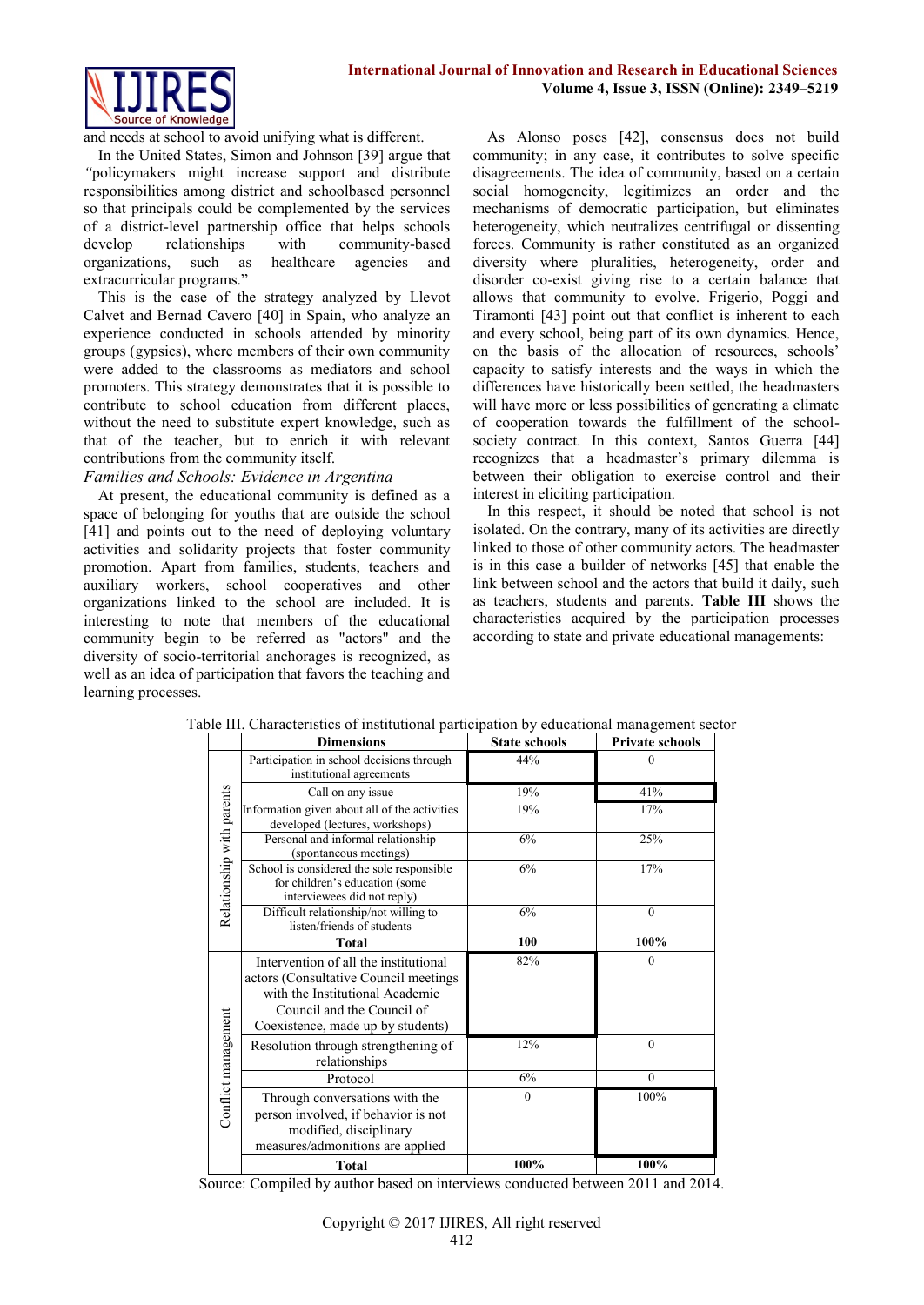

As regards the relationship between the school actors and families, there is a trend that would indicate that the state management sector develops greater processes of participation than their private counterparts, given that families and teachers are key players in decision-making and agreement development:

"*Sometimes you need to step aside and let the teacher's leading role to grow; the teacher figure should be important, as well as that of the student, who may be doing well on a subject, or wins a tournament, whose trophy they bring to school, that is, continuously generating different spaces for them to be creative, take center stage, etc... This is how school identification is generated, feeling it as one's own.*" **(Headmaster of state secondary school)**

"*As regards parents, we always invite them to show them how the school works and how we organize afterschool subjects, because the youngsters have to go home and then back to school. The school is permanently open.*"

# **(Headmaster of state secondary school)**

It seems that in private educational management, families would not play a fundamental role in the decisionmaking processes, which are probably handled by the organization leadership (headmasters, owners or the foundation). Regular meetings with teachers (90%) to inform decisions already made or to update some kind of information regarding curricular and institutional issues are seen as a distinctive feature. On the other hand, the main characteristic of the relationship with parents relates to their calling on any behavioral problem of their children (41%). The links are also developed individually, and to a lesser extent (25%), between each family and the headmaster according to specific queries of these families:

*"Conceptually, its object and creation [the Council of Coexistence] are perfectly clear, but its deployment does not seem to be operationally feasible. In practice, it is difficult to develop, since the Council hinders and puts off the resolution of minor daily issues while awaiting notification of Council meeting. For our part, it is constituted for the application of severe disciplinary measures or the treatment of serious situations. Sincerely, it has never been necessary to call a meeting."* **(Headmaster of private secondary school)**

*"The meeting where we give the school report is an occasion to talk about these things [with the family]. Especially, if the student wants to stay in the school, they should align with school norms and change their behavior to receive the crumbs of goodness that can be given in a school like this. And if not, they will have to decide what to do outside of school, because I have to watch over the other students, since it is not only one student that is affected but the whole lot."* **(Headmaster of private secondary school)**

For its part, the question of conflict is a constant feature when the managerial function is analyzed. Educational institutions have adopted different positions as regards constituent expressions of human life, such as conflict, which has been and will always be present in social ties. It is not about dissimilar experiences generated by changes of the time and updated general guidelines. Contrasts are expressed even during the same periods, dissimilar

situations account for radically different conceptions that generate different conditions for the others, for that "other" that frequently belongs to a younger generation or has a lower educational trajectory, and before whom coexistence does not place us in a place of symmetry. These various ways of positioning, generate a space in which the other is visualized and received in a specific manner. The ways of looking at them, i.e., of conceiving them, opens certain doors and closes others [46]. In this regard, state and private educational management practices have quite distinct positions.

According to **Table 3**, and as regards state school headmasters, there is an important level of recognition of conflicts and the need to gather different voices and positions to achieve a reconciling synthesis to overcome the conflict situation. It is an educational management practice where, according to Ball [47], the existence of competing interests and ideologies in the school is recognized, and therefore, allowed to participate into the formal discussion and decision-making processes. That is, conflict is recognized as an inherent feature of institutional functioning, manifesting itself in the coexistence of different positions:

*"There are always conflicts at school, they can be between students, between students and teachers, and between adults ... there are all kinds of conflicts. When something happens, the first thing we do is meeting with everyone involved, so that everybody can state their point of view. And after everyone has said what they had to say, we ask: How do we solve it? Because we have to live side by side with each other, we have no other choice. Then we either iron out the differences or agree to some minimal norms, a compromise, and we do it in writing."* **(Headship of state secondary school)**

# *"That presence-based pedagogy is formative of youths*

*since we provide spaces of contact with the students. There is an overlapping of those worlds which occurs at school but we have to understand that for them the concept of violence and justice is absolutely different from ours. So, the question is how we can develop, build citizenship with students that belong to worlds where the concepts of freedom, justice, etc. have another value, totally different from ours."* **(Headmaster of state school)**

On the other hand, as regards private school headmasters, conflict relates to behavioral problems or those practices that deviate from the norm, from the establishment. In these practices, there are rules according to which students' behaviors and learning are measured against their degree of deviation. Hence, the functionalist idea of "modeling" and disciplinary measures as a solution that reinforces the trajectories and pre-established behaviors:

*"Always and in principle, through dialogue, then, the Discipline Book is signed, and depending on the misconduct, they may be admonished, or eventually suspended depending on the seriousness of the case."*  **(Headmaster of private school)**

*"I spoke personally to each and every student and made a list of those who considered themselves responsible, and on the basis of such knowledge, I took the necessary*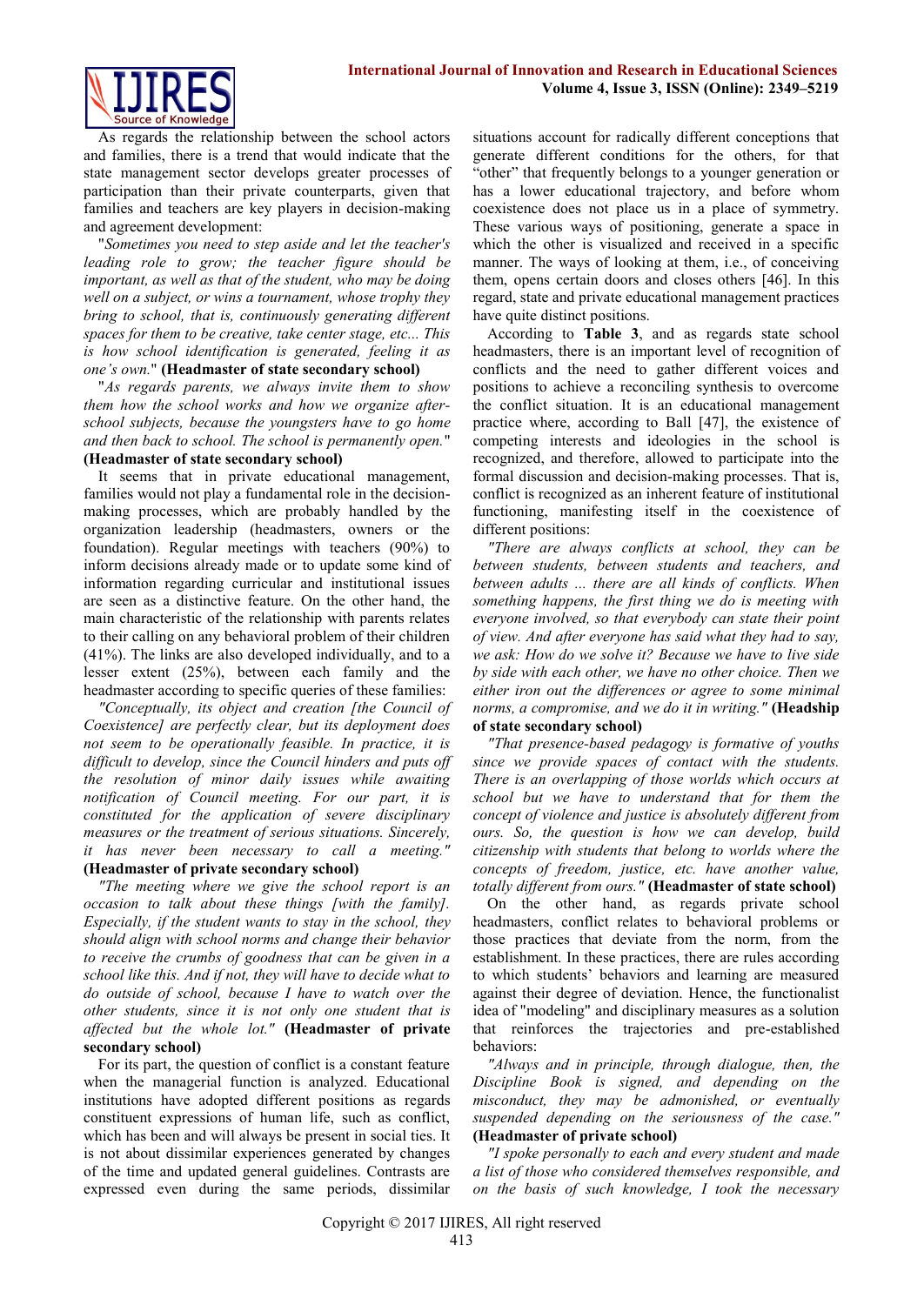

#### *measures."* **(Headmaster of private school)**

*"And we must practice what we preach, taking each student as a unique human being, towards whom we have the enormous responsibility but also the incredible privilege of positively marking for the rest of their lives."*

# **(Headmaster of private school)**

In this way, it is possible to recognize two main and different management styles between state private schools as regards conflict management. On the one hand, the actions carried out in private schools are aimed at complying with procedures and protocols that respond to a bureaucratic way of managing conflict that denotes an administrative type of management [47]. The headmaster would be a chief executive that responds to a senior management and decision-making team, namely the school's owners or foundation.

On the other hand, state schools' attitude recognizes the complexity and diversity that characterizes school, it does not regard actions out of compliance but rather considers the singularities of the situation through a collectively constructed response; it does not pretend to homogenize, but to create the necessary conditions for differences to find their place.

## **IV. CONCLUSIONS**

First, it is possible to contribute to scholar education from different places, without the need to substitute expert knowledge, such as that of the teacher, but to enrich it with relevant contributions from the community itself. The relationships established in each educational institution, understood from various perspectives and positions, are diverse and particular, with common but also different mechanisms and strategies. Apart from families, students, teachers and auxiliary workers, school cooperatives and other organizations linked to the school are included.

Second, families can remain linked to schools through the active participation of their children in the development of the institution. Recognizing the diverse socio-cultural and working conditions of families, it is possible to deploy other family-school link strategies. The relationship between schools and families is not just a matter of communication or inviting parents to share specific events or meetings. Link strengthening strategies are more complex; they must allow families to feel represented through the inclusion of their children in the various instances of participation in daily school life. Such instances may include meetings of the Consultative Council, the Institutional Academic Council, and the Coexistence Council. Thus, thinking of the strengthening of the family-school bond is not only a matter of distance between parents and institutions, but a political issue that questions the student' role in the life of a school that is defining and carrying out their training as a citizen.

#### **REFERENCES**

- [1] M. R. Neufeld, "Families and schools: the perspective of social anthropology", in *Essays and experiences*, no 36, Buenos Aires: Educational News Editions, 2000.
- [2] S. Torrado, History of the family in modern Argentina (1870-

2000). Buenos Aires: of the Flower Editions, 2003.

- [3] E. Jelin, *Family and domestic unit: public and private life.*  Buenos Aires: CEDES Studies, 1984.
- [4] P. Fuentes and V. Cruz, *"The contemporary debate about the family institution in the careers of Social Work in Argentina",* La Plata: SCyT- Social Work School, CETSyS, UNLP, 2015.
- [5] D. Barrancos, *Women in Argentine society. A history of five centuries.* Buenos Aires: Southamerican Editorial, 2007.
- [6] G. Di Marco and B. Schmukler, *Mothers and democratization of the family in contemporary Argentina.* Buenos Aires: Biblios Editorial, 1997.
- [7] E. Jelin, *Gender and family in public policy. A comparative perspective Argentina-Sweden.* Buenos Aires: CONICETIDES, 2008.
- [8] C. Wainerman, *Family, work and gender. A world of new relations.* Buenos Aires: Fund of Economic Culture, 2003.
- [9] M. Berends, "Sociology and School Choice: What We Know After Two Decades of Charter Schools," in *Annu. Rev. Sociol*, vol. 41, pp. 159–80, 2015.
- [10] M. Engel, A. Claessens, and T. Watts, *Socioeconomic Inequality at School Entry: A Cross-Cohort Comparison of Families and Schools.* Paper prepared for the 2015 American Educational Research Association Annual Meeting, 2015.
- [11] S. Reardon, *The Widening Academic Achievement Gap Between the Rich and the Poor: New Evidence and Possible Explanations*. United States: Stanford University, 2011.
- [12] G. J. Duncan and R. J. Murnane, *Whither Opportunity?*, United States: Russell Sage and Spencer Foundations*,* 2011.
- [13] M. Mairs, *Parental Participation – The influence of parents within the Swedish and Northern Irish education systems*. Sweden: Linnaeus University, Department of Education, 2015.
- [14] J. Á. Vera, J. C. González, and G. S. Hernández, "Family and school achievement in primary school mathematics in Sonora, Mexico", in *Pedagogical Studies,* vol. XL, no 1, pp. 281-292, 2014.
- [15] M. Teresa Yurén and Miriam de la Cruz, "Family-School relationship: Status of Improvement of School Effectiveness in the Valoral Formation of Migrant Children," in *REICE*, vol. 7, no 2, pp. 130- 150, 2009.
- [16] M. Hernández and D. Raczynski, *Cómo eligen escuela las familias chilenas de estratos medios y bajos? Información, representaciones sociales y segregación*. Chile: FONIDE, 2010.
- [17] V. Torres Corona, "Social imaginary on the indigenous primary in Puebla: A study since the school elections of the parents," in *RMIE*, 2014, vol. 19, no 63, pp. 1117-1139, 2014.
- [18] I. Tellado and S. Sava, "The role of non-expert adult guidance in the dialogic construction of knowledge," in *Revista de Psicodidáctica,* vol. 15, no 2, pp. 163-176, 2010.
- [19] H. Catalano and C. Catalano, "The importance of the schoolfamily relationship in the child's intellectual and social development," in *Procedia - Social and Behavioral Sciences*, no 128, pp. 406 – 414, 2014.
- [20] Y. Pechákováa, G. Kabešováa, K. Kuzdasováa, and H. Vítková, "Family and school – partners or rivals?," in *Procedia - Social and Behavioral Sciences,* no 112, pp. 757 – 763, 2013.
- [21] V. Pérez-Díaz, J. C. Rodríguez, and J. J. Fernández, *Education and family: parents before the education of their children in Spain*. Spain: Foundation of Savings Banks (FUNCAS), 2009.
- [22] O. Bernad and N. Llevot, "Family-school relations in initial teacher training," in *Option,* year 32, no 7, pp. 959 – 976, 2016.
- [23] M. M. MacPhee*,* "Parents' perspectives: Non-Francophone parents of children in Francophone schools," in Brittany A. E. Jakubiec and Hannah Gehrels (Ed.) *Emerging Scholars: Illuminating Graduate Research.* Canada: University of Prince Edward Island, 2016.
- [24] A. Villa, *Distinction and destiny. Contributions of education to the social construction of privileges: The case of the traditional families platenses*. Argentina: FLACSO, 2011.
- [25] S. Fuentes, "School elections: morality and distinction in the family-school relationship," in *Books of research*, vol 43, no 149, pp. 682- 703, 2013.
- [26] S. Ziegler, "The exception: a portrait of the school elections of the families of the favored sectors in the City of Buenos Aires and the Buenos Aires metropolitan area," in: M. Narodowski and M. Gómez Schettini (Comp.). *Schools and families: problems of cultural diversity and social justice*. Buenos Aires: Prometeo,

Copyright © 2017 IJIRES, All right reserved